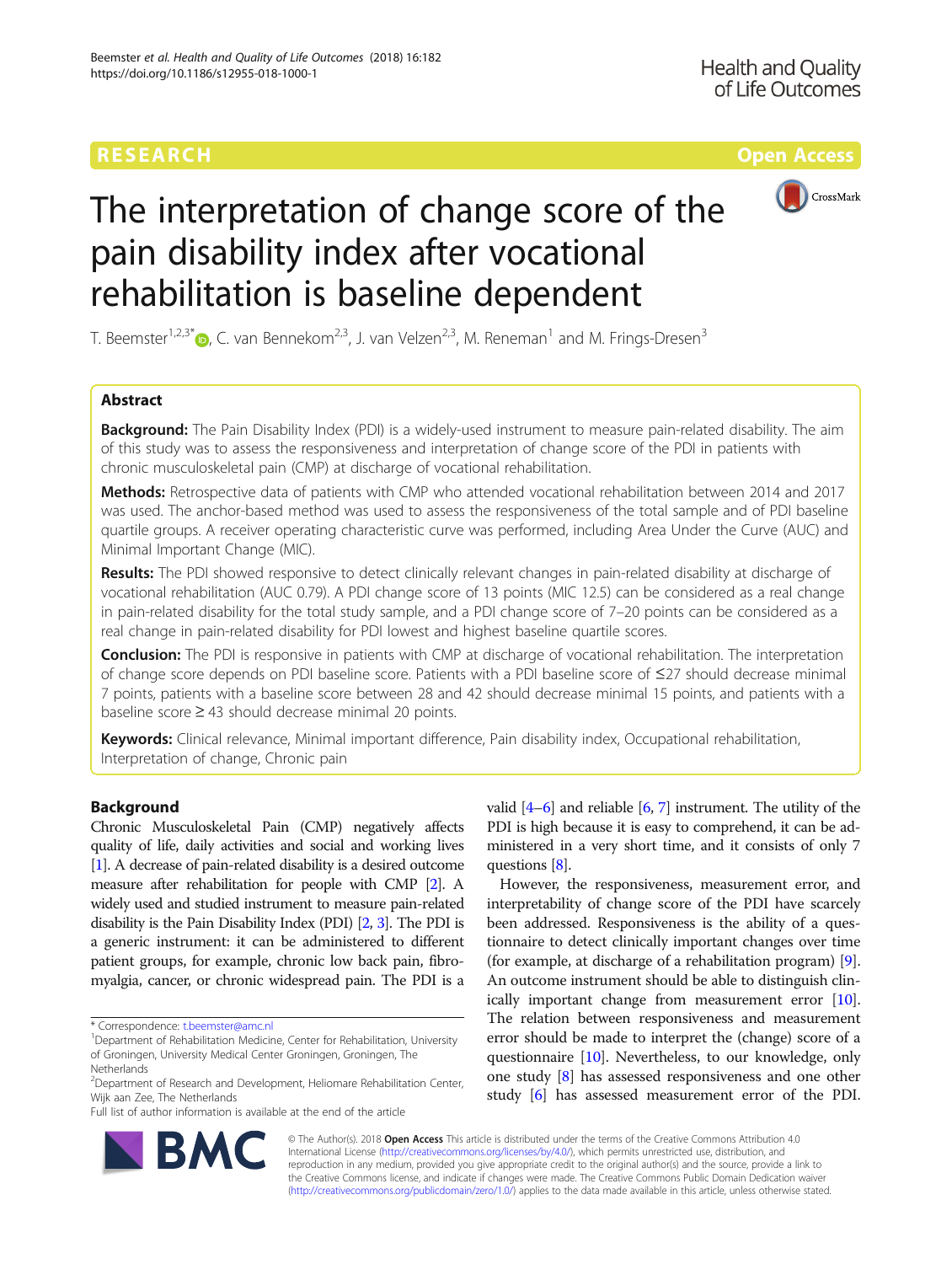Good responsiveness (Area Under the Curve (AUC) of 0.76) was found in patients with chronic low back pain at discharge of a pain rehabilitation program in the Netherlands, and a minimal important change (MIC) of 8.5–9.5 points (depending on which anchor was used) was calculated [\[8](#page-8-0)]. In addition, a MIC value of 9.5 means that a decrease in PDI score of 9.5 points or more is a clinically meaningful improvement in pain-related disability. Measurement error, expressed in the Smallest Detectable Change (SDC), of 17.9 points was found in a sample with acute back pain, chronic low back pain, and widespread pain [\[6\]](#page-8-0). However, a connection between the MIC and the SDC (which refers to the interpretation of change score of the PDI), respectively, was not provided in the aforementioned studies. If we combine the MIC of 9.5 with the SDC of 17.9, we conclude that the PDI is responsive to change in patients with chronic back pain, but that it is uncertain if these are 'real' changes or are due to measurement error [\[11](#page-8-0)].

The aforementioned studies on responsiveness and measurement error were performed with patients attending pain rehabilitation in the Netherlands. It is unknown, however, what the responsiveness and interpretation of change score of the PDI is for patients at discharge of vocational rehabilitation (VR). Vocational rehabilitation is a "multi-professional evidence-based approach" that is provided in different settings, services, and activities to working age individuals with health-related impairments, limitations, or restrictions with work functioning, and whose primary aim is to "optimize work participation" [\[12](#page-8-0)]. However, it can be expected that the majority of patients referred to VR have paid work. In contrast, in pain rehabilitation samples, less than 50% of the patients have paid work [[6](#page-8-0), [13](#page-8-0)]. Since work is generally good for physical and mental health and well-being, and unemployment is associated with poorer physical and mental health and well-being [[14](#page-8-0)], we expect that patients referred to VR are less disabled (i.e. lower PDI score) compared to patients referred to pain rehabilitation. We therefore assume that there is less room for improvement compared to patients with more severe pain-related disability and that this could result in lower MIC and change scores. This has, however, not yet been studied. Therefore, the aim of this study is to assess the responsiveness and interpretation of change score of the PDI in patients with chronic musculoskeletal pain at discharge of vocational rehabilitation.

# Methods

The COnsensus-based Standards for the selection of health Measurement INstruments (COSMIN) checklist was applied in the design of the study [[9,](#page-8-0) [15,](#page-8-0) [16](#page-8-0)].

#### Study sample

The study sample consisted of CMP patients who attended vocational rehabilitation (VR) between November 2014 and July 2017 in the Netherlands. Vocational rehabilitation is a multidisciplinary bio-psychosocial group-based program for workers with CMP and decreased work participation. The VR program is described in detail elsewhere [\[17](#page-8-0)]. The study sample was derived from seven vocational rehabilitation centers in the Netherlands. These seven centers are part of a nationwide network in the Netherlands and the outline and content of VR is similar at each center. The inclusion criteria for attending VR were: 1) being of working age (18 to 65 years); 2) suffering from subacute (6 to 12 weeks) or chronic (> 12 weeks) nonspecific musculoskeletal pain; 3) decreased work participation (i.e. part-time or full-time sick leave or reduced productivity while at work). The exclusion criteria were: 1) not motivated to participate in the multidisciplinary group-based program; 2) psychiatric disorders; 3) physical disorders with the expectation that tissue and function recovery will take place at normal rates; and 4) conflict situations with employer. Extra inclusion criteria for this study were: 1) being able to complete questionnaires in Dutch; and 2) having completed the Pain Disability Index at baseline and discharge of VR.

#### Procedures

Data were collected using a core set of standardized web-based patient-reported questionnaires [\[18](#page-8-0)]. For this study, we only used the questionnaires on sample characteristics, including Pain Disability Index, assessed at baseline (T0) and discharge (T1); and Global Perceived Effect, assessed at T1 only. At T0 and T1, patients received an email with login data and the request to complete questionnaires (at home) on a website. Baseline questionnaires were sent to patients 1–2 weeks before a multidisciplinary screening, and the discharge questionnaires were sent to patients 1 week before discharge date. Because this study contains routinely collected and anonymous data of care as usual programs, the Medical Ethical Committee of the Academic Medical Center, Amsterdam, the Netherlands, authorized this study and decided that a full application was not required (reference number: A1 17.405).

#### Outcome instrument: the pain disability index

The Pain Disability Index (PDI) is a 7-item questionnaire to investigate the magnitude of self-reported pain-related disability, independent from region of pain or pain-related diagnosis. The items of the questionnaire are assessed on a 0–10 numeric rating scale in which 0 means no disability and 10 is maximum disability. The sum of the seven items equals the total score of the PDI, which ranges from 0 to 70, with higher scores reflecting higher interference of pain with daily activities. The PDI measures family / home responsibilities, recreation, social activity, occupation, sexual behavior, self-care and life support activity [[3](#page-8-0)]. Missing items were resolved as follows: patients were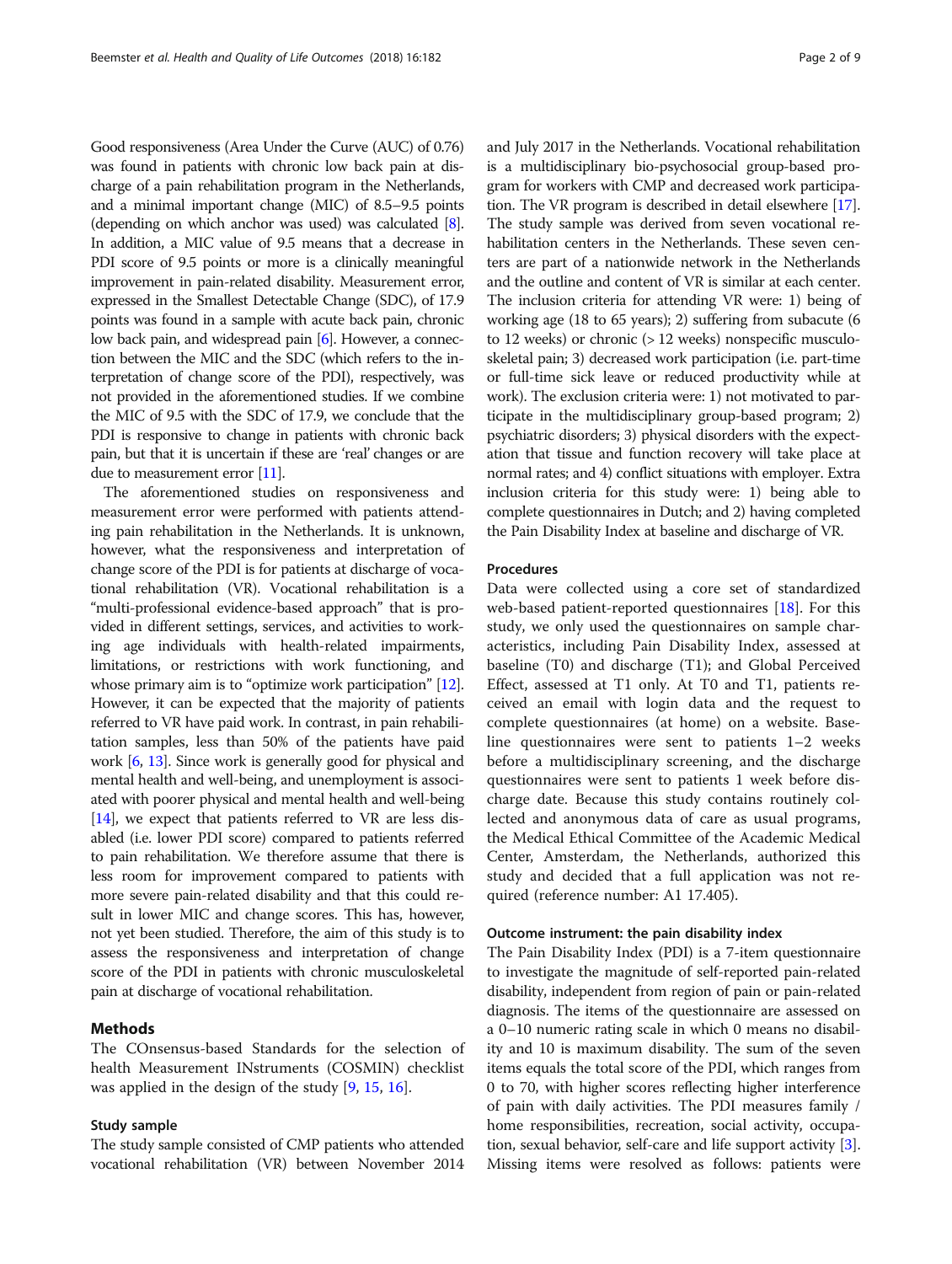#### Anchor: Global perceived effect of treatment

A global perceived effect (GPE) item was used as the anchor (external criterion) in this study. An anchor is a global rating scale in which patients are asked, in a single question at follow-up, to indicate how much their pain has changed since baseline [\[19\]](#page-8-0). The pain anchor was assessed as follows: 'How are your (pain) complaints at this moment compared to pre-treatment?'. The anchor was assessed on a 7-point Likert scale: extremely worsened, much worsened, little worsened, unchanged, little improved, much improved, completely improved.

#### Data analyses

#### Responsiveness

Responsiveness in this study was defined as the ability of the PDI to detect clinically relevant changes in pain-related disability at discharge of vocational rehabilitation [\[9\]](#page-8-0). To calculate responsiveness we used the anchor-based receiver operating characteristics (ROC) method [[20](#page-8-0)]. Sensitivity and specificity for change plotted by receiver operating characteristics (ROC) curve and Area Under the Curve (AUC) were calculated [\[10\]](#page-8-0). The AUC is the probability of correctly discriminating between improved and unchanged patients. When the AUC was more than 0.70, responsiveness was considered sufficient [\[10\]](#page-8-0). Minimal Important Change (MIC) was measured by determining the optimal cut-off point, i.e. the point where the sum of sensitivity and 1-specificity was maximal. Sensitivity and specificity range from 0 to 1.00, where higher numbers reflect higher sensitivity or specificity. Because the objective of the responsiveness analysis was to differentiate between improved and unchanged patients, the anchor scores were dichotomized into a subgroup with the score "improved" (much improved and completely improved) and a subgroup with the score "unchanged" (little worsened, unchanged and little improved) [\[8\]](#page-8-0). The group with the score "worsened" (much worsened and extremely worsened) was not included in the analyses  $(n = 14)$ . We used the improved and unchanged groups to calculate the MIC [\[10,](#page-8-0) [20\]](#page-8-0).

#### Baseline-dependent analyses

In a secondary analysis we stratified the analysis on PDI baseline quartile scores, to assess whether the level of pain-related disability on baseline had a modifying effect on the MIC. Based on earlier research [\[21](#page-8-0), [22](#page-8-0)] we hypothesized that higher PDI scores at baseline (that is, more disabled patients thus higher PDI score) had more room for

improvement, including higher change scores and MIC values compared to patients with lower baseline scores.

# Floor and ceiling effects

Floor or ceiling effects were considered to be present if more than 15% of the respondents achieved the lowest or highest possible score (0–70, respectively) [\[10](#page-8-0)]. We gave a positive rating for (the absence of) floor and ceiling effects if no floor or ceiling effects were present in the PDI baseline quartiles [\[10](#page-8-0)].

#### Measurement error

Measurement error was analyzed by calculating the Standard Error of Measurement (SEM = SD $\sqrt{1-ICC}$ ) [[23](#page-8-0)]. The SD was determined from an ANOVA analysis with the formula ( $\sqrt{(SStotal / (n-1))}$  [\[10,](#page-8-0) [23\]](#page-8-0). As proposed by Terwee et al. [[11](#page-8-0)], we derived the SD from our study sample for the patients with a non-significant change in PDI score (PDI total score T1 – PDI total score T0 =  $p > 0.05$ ). Independent samples T test showed a non-significant change in PDI score when the PDI change score ranged from − 6 to + 6. The ICC of the SEM formula was obtained from a study with a similar study sample [\[6\]](#page-8-0). In a next step, the SEM was converted into the smallest detectable changes at individual level (SDCindividual =  $1.96*\sqrt{2*SEM}$ ). This number reflects the smallest within-person change in a score that can be considered to be a real change above any measurement error within one individual. In the final step, the SDC individual was converted into the smallest detectable change for a group (SDC group) by dividing SDC individual by  $\sqrt{n}$ .

#### Interpretability

Interpretability is defined as the degree to which one can assign qualitative meaning to quantitative scores [[10\]](#page-8-0). To enhance interpretability, we will present baseline scores and change scores of various (sub)groups. For the interpretability of change scores, we calculated mean changes and 95% confidence intervals of mean changes of the total study sample and of the PDI baseline quartiles. We gave a positive rating for a real change in decrease of pain-related disability when the PDI change score was larger than the SDC, and if the SDC was smaller than the MIC [\[10](#page-8-0), [19](#page-8-0)] (see Fig. [1](#page-3-0)).

All analyses were performed using SPSS 23 for Windows (SPSS Inc., Chicago, USA). The demographic data of the individuals were described by means and standard deviations (SD), or inter-quartile range in the case of no normal distribution. The assumption of normal data distribution was visually verified using histograms and QQ-plots.

# Results

A total of 341 patients completed the PDI questionnaire on baseline and discharge. Mean age was  $46.5$  ( $\pm 10.9$ )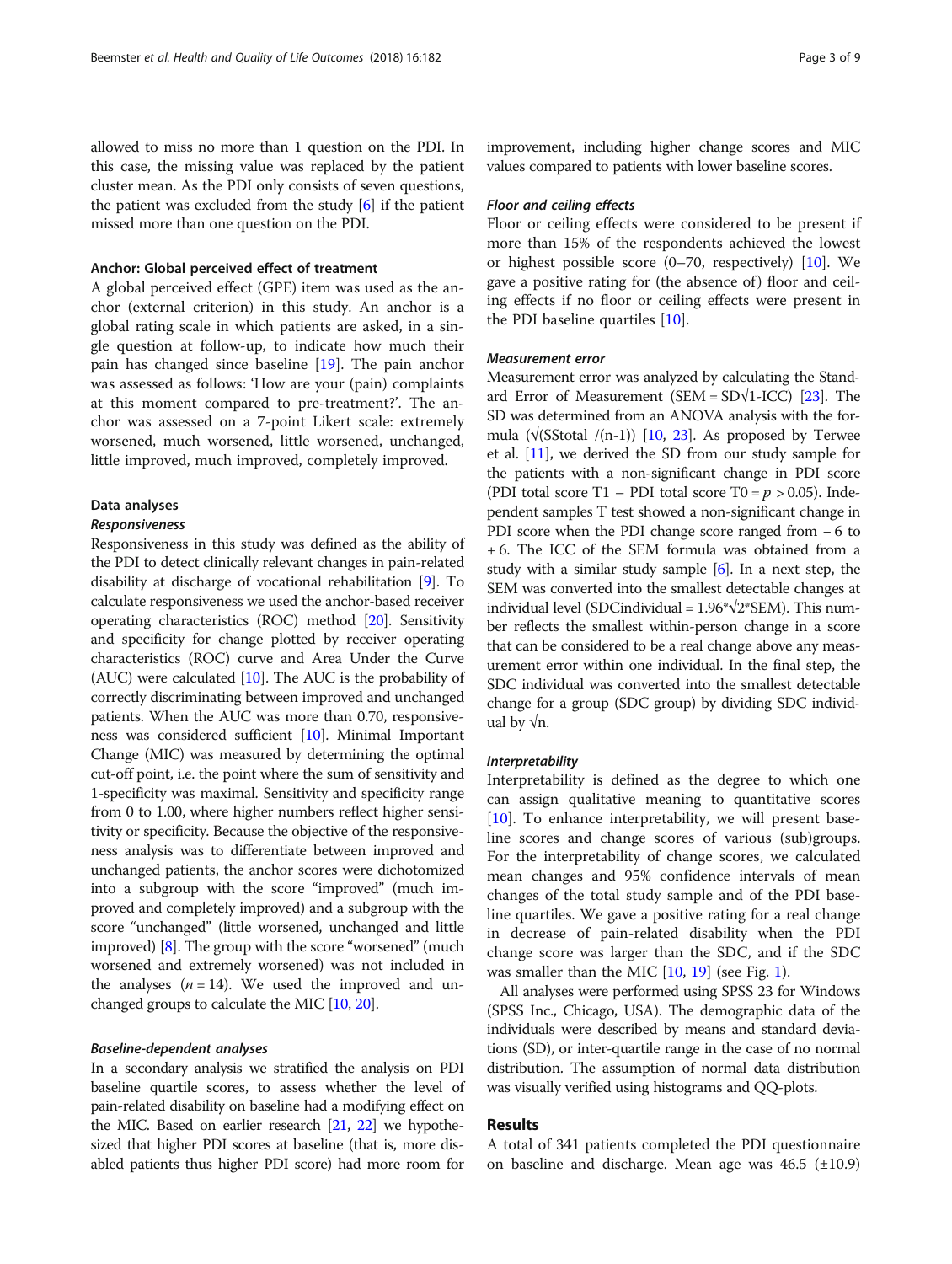<span id="page-3-0"></span>

years, and 57% of the patients were woman. Ninety-one percent of the patients were employed and 63% were on sick leave in the preceding month prior to baseline measurement. Patients suffered from  $3.4$  ( $\pm 2.4$ ) pain locations, which were located in the back (76%), lower extremities (35%) and upper extremities (29%). Seventy-four percent had pain complaints for longer than 6 months. The average pain score was  $5.4$  ( $\pm 2.3$ ), the worst pain score was 6.8  $(\pm 2.5)$  and the PDI mean score was 34.7  $(\pm 11.7)$ . Mean duration between baseline questionnaires and the start of VR was  $8 \pm 4.4$  weeks and mean duration between the start of VR and completion of the discharge questionnaires was  $15 \pm 1.1$  $15 \pm 1.1$  weeks. Table 1 shows all background characteristics of the study sample.

#### Responsiveness

The responsiveness parameters (AUC, MIC, sensitivity and specificity) of the total study sample and the baseline quartile scores are presented in Table [2](#page-5-0), and the corresponding ROC curves are presented in Fig. [2.](#page-6-0) The AUC of the total sample was 0.79 (0.74–0.84), with a sensitivity of 0.68, a specificity of 0.73, and a corresponding MIC of 12.5 (Fig. [2a](#page-6-0)). The AUC of PDI baseline quartile 1 was 0.70 (0.59–0.81), with a sensitivity of 0.68, a specificity of 0.67, and a corresponding MIC of 6.5. The AUC of PDI baseline quartile 2 was 0.87 (0.79–0.95), with a sensitivity of 0.81, a specificity of 0.80, and a corresponding MIC of 14.5. The AUC of PDI baseline quartile 3 was 0.83 (0.73–0.93), with a sensitivity of 0.71, a specificity of 0.73, and a corresponding MIC of 14.5. The AUC of PDI baseline quartile 4 was 0.85 (0.77–0.93), with a sensitivity of 0.79, a specificity of 0.81, and a corresponding MIC of 19.5. In summary, the mean AUC of the total sample and of all PDI quartiles was sufficient, and only for quartile 1 the 95% confidence interval of the AUC felt bellow the cut off of 0.70, indicating slightly insufficient

responsiveness for this quartile (also indicated by the shape of the ROC curve (Fig. [2b\)](#page-6-0)).

#### Floor and ceiling effects

Floor and ceiling effects were absent in this study. The PDI total baseline score (min-max) was 3–60; 2.6% of the study sample had a total PDI baseline score < 10 and 0.3% (1 person) of the study sample had a total PDI baseline score of 60.

#### Measurement error

The SEM was 1.2, the SDC for group level was 0.3 and the SDC for individuals was 3.4 (Table [2](#page-5-0)).

#### Interpretability

The SDC individual was smaller than the MIC in the total sample and in all PDI baseline quartile subgroups (Table [2](#page-5-0)). Of the total study sample, 70% improved at or above the SDC individual and 42% improved at or above the MIC (Table [3\)](#page-7-0). Of the baseline quartile subgroups, 55–82% improved at or above the SDC individual and 40–46% improved at or above the MIC. Table [4](#page-7-0) shows the PDI baseline score of various (sub) groups.

### **Discussion**

The results show that the PDI is responsive to detect clinically relevant changes in pain-related disability at discharge of vocational rehabilitation (AUC 0.79). A PDI change score of 13 points (MIC 12.5) can be considered as a real change in pain-related disability for the total study sample, and a PDI change score of 7–20 points can be considered as a real change in pain-related disability for PDI lowest and highest baseline quartile scores.

The responsiveness of the total study sample is in line with others  $[8]$  $[8]$  who found an AUC of 0.76 in patients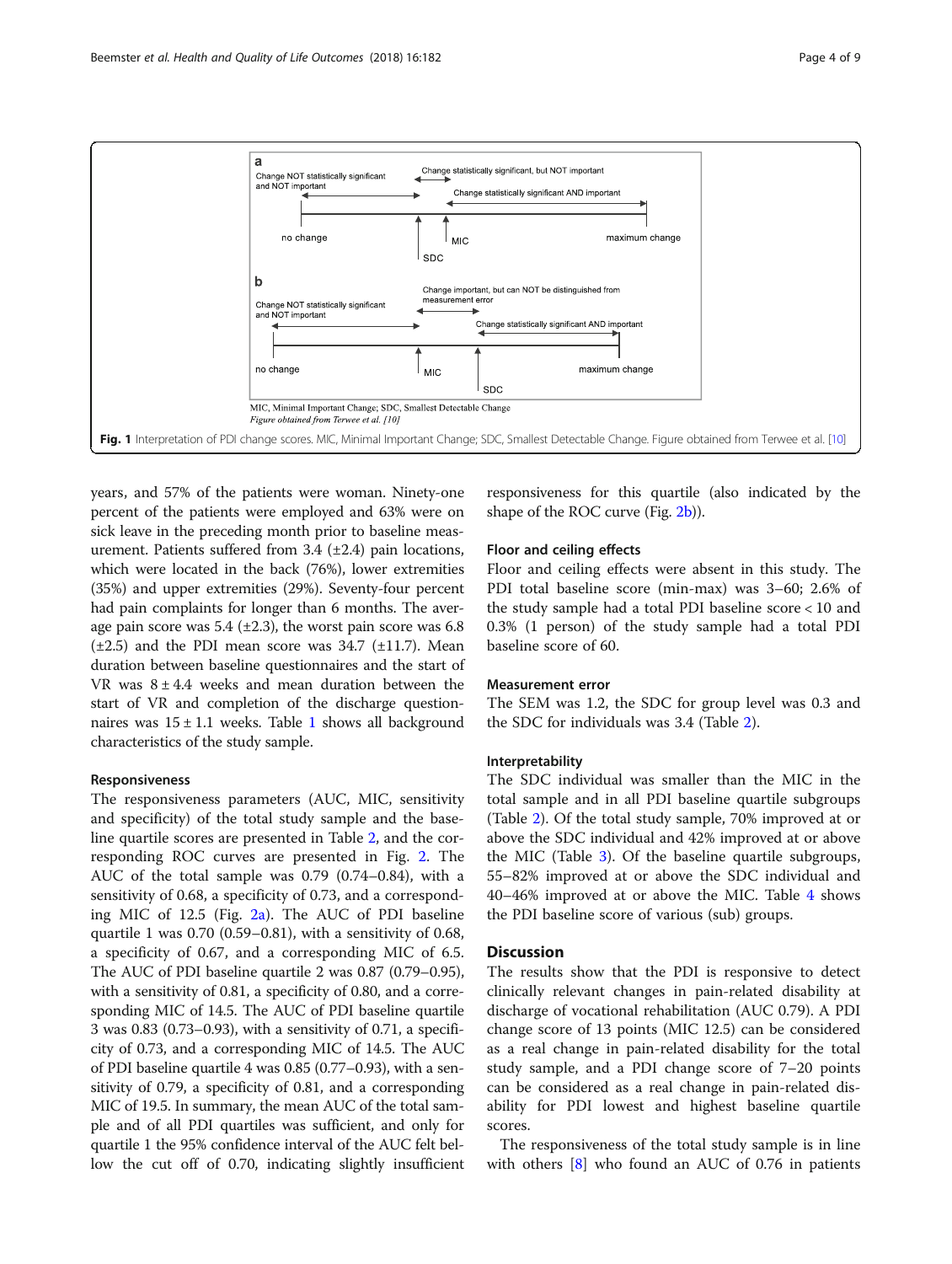# <span id="page-4-0"></span>Table 1 Characteristics of the study sample

|                                               | Unit of<br>measurement | Vocational<br>rehabilitation |  |
|-----------------------------------------------|------------------------|------------------------------|--|
|                                               |                        | $(n = 351)$                  |  |
| Age (years)                                   | Mean (sd)              | 46.5 (10.9)                  |  |
| Gender (female)                               | %                      | 57.1                         |  |
| Education                                     |                        |                              |  |
| Low                                           | $\%$                   | 15.1                         |  |
| Medium                                        | %                      | 54.0                         |  |
| High                                          | %                      | 24.9                         |  |
| Other                                         | $\%$                   | 6.0                          |  |
| Work situation                                |                        |                              |  |
| Employed                                      | %                      | 90.6                         |  |
| Student                                       | $\frac{0}{0}$          | 0.6                          |  |
| Benefit                                       | %                      | 2.6                          |  |
| Other                                         | %                      | 6.3                          |  |
| Sick leave in the<br>past month (yes)         | $\frac{0}{0}$          | 63.4                         |  |
| Number of pain                                | Mean (sd)              | 3.4(2.4)                     |  |
| locations <sup>a-c</sup>                      | Median (IQR)           | $3(1-5)$                     |  |
| Pain location                                 |                        |                              |  |
| Spine (yes) <sup>a</sup>                      | %                      | 76.1                         |  |
| Lower extremities (yes) b                     | %                      | 35.0                         |  |
| Upper extremities (yes) <sup>c</sup>          | $\%$                   | 29.1                         |  |
| Pain duration                                 |                        |                              |  |
| $1-3$ months                                  | %                      | 7.4                          |  |
| 3-6 months                                    | $\%$                   | 18.9                         |  |
| $0.5-1$ year                                  | %                      | 23.4                         |  |
| $1-2$ year                                    | %                      | 19.1                         |  |
| $2-5$ year                                    | $\%$                   | 14.9                         |  |
| More than 5 years                             | $\%$                   | 16.3                         |  |
| Pain average<br>past week (0-10) <sup>d</sup> | Mean (sd)              | 5.4(2.3)                     |  |
| Pain worse<br>past week (0-10) <sup>d</sup>   | Mean (sd)              | 6.8(2.5)                     |  |
| PDI score (0-70) <sup>e</sup>                 |                        |                              |  |
| Total sample                                  |                        |                              |  |
| Baseline                                      | Mean (sd)              | 34.7 (11.7)                  |  |
|                                               | Range                  | $3 - 60$                     |  |
| Discharge                                     | Mean (sd)              | 24.2 (14.1)                  |  |
| Mean change <sup>f</sup>                      | Mean (sd)              | $-10.5(13.8)^{*}$            |  |
|                                               | 95% CI of mean change  | $9.1 - 12.0$                 |  |
| Baseline PDI Q1                               |                        |                              |  |
| Baseline                                      | Mean (sd)              | 19.3 (6.2)                   |  |
|                                               | Range                  | $3 - 27$                     |  |
| Discharge                                     | Mean (sd)              | 16.4 (12.2)                  |  |
| Mean change                                   | Mean (sd)              | $-2.9(12.3)$ <sup>*</sup>    |  |
|                                               | 95% CI of mean change  | $0.3 - 5.5$                  |  |

# Table 1 Characteristics of the study sample (Continued)

|                 | Unit of<br>measurement | Vocational<br>rehabilitation |
|-----------------|------------------------|------------------------------|
|                 |                        | $(n = 351)$                  |
| Baseline PDI Q2 |                        |                              |
| Baseline        | Mean (sd)              | 32.0(2.1)                    |
|                 | Range                  | $28 - 35$                    |
| Discharge       | Mean (sd)              | 21.0 (11.8)                  |
| Mean change     | Mean (sd)              | $-11.0$ $(11.7)^{*}$         |
|                 | 95% CI of mean change  | $8.4 - 13.5$                 |
| Baseline PDI Q3 |                        |                              |
| Baseline        | Mean (sd)              | 38.9(2.1)                    |
|                 | Range                  | $36 - 42$                    |
| Discharge       | Mean (sd)              | 28.0 (13.5)                  |
| Mean change     | Mean (sd)              | $-10.9(13.8)^{*}$            |
|                 | 95% CI of mean change  | $7.9 - 13.9$                 |
| Baseline PDI Q4 |                        |                              |
| <b>Baseline</b> | Mean (sd)              | 48.8 (4.5)                   |
|                 | Range                  | $43 - 60$                    |
| Discharge       | Mean (sd)              | 31.4 (13.6)                  |
| Mean change     | Mean (sd)              | $-17.5$ (13.4) <sup>*</sup>  |
|                 | 95% CI of mean change  | $14.6 - 20.3$                |

SD standard deviation, PDI pain disability index, IQR interquartile range, Q quartile

<sup>\*</sup>Significant change between baseline (T0) and discharge (T1) ( $p < 0.05$ ) <sup>a</sup>Spine, low back, upper back, neck and/or shoulder pain

bLower extremities, hip(s), upper leg(s), and/or ankle(s)

<sup>c</sup>Upper extremities, arm(s), and/or hand(s) or finger(s)

 $d$ <sub>0</sub> = no pain, 10 = worst possible pain

 $e^e$ 0 = no disability, 70 = maximum disability

f PDI discharge score – PDI baseline score

with chronic back pain. However, the MIC of this study was 9.5 [[8\]](#page-8-0). Because the sample size, external anchor's (both 7-item Likert scale), and PDI version (both Dutch language versions) were similar amongst both studies, we hypothesize that the difference in MIC might be caused by the difference in mean change score, namely 10.5 in the current study and 6.8 in the other study [\[8](#page-8-0)]. This difference in mean change score might be affected by the different sample characteristics, settings, and interventions, applied in the other study; VR on the one hand versus multidisciplinary rehabilitation, surgery, or anesthesiology [\[8\]](#page-8-0). Another explanation for the difference in MIC might be caused by the different ways in questioning the GPE anchor item, which was formulated in the current study as follows: "How are your (pain) complaints at this moment compared to pre-treatment?", and which was formulated in the other study as follows: "How much did your treated complaints change compared with pretreatment level?". Finally, the same data was collected in the present study between 2014 to 2017; despite the passage of time, the diversity of centers and professionals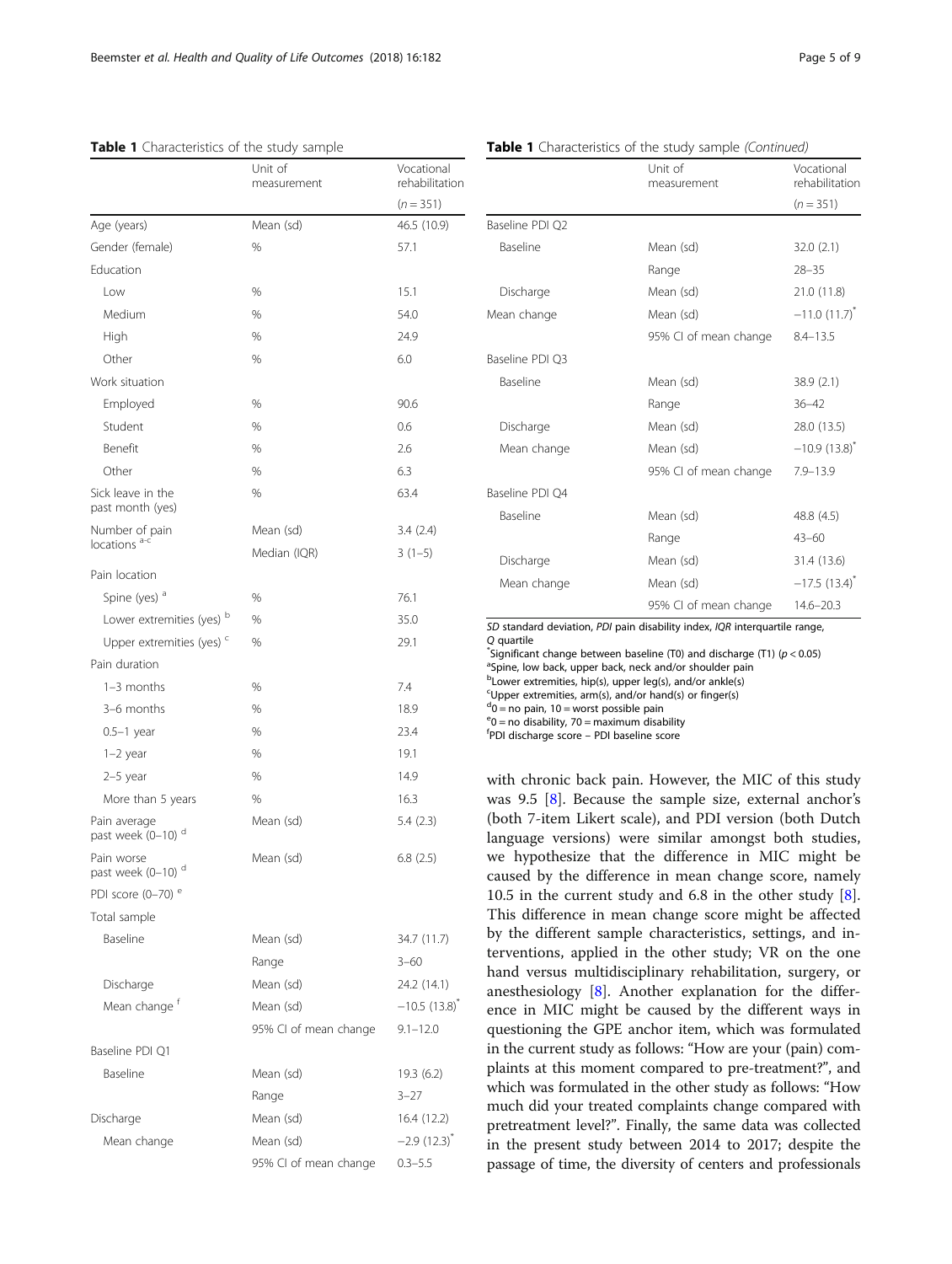| Parameter      | Total sample        | Baseline PDI 01<br>$(3-27)$ | Baseline PDI O2<br>$(28 - 35)$ | Baseline PDI O3<br>$(36 - 42)$ | Baseline PDI Q4<br>$(43 - 60)$ |
|----------------|---------------------|-----------------------------|--------------------------------|--------------------------------|--------------------------------|
| Improved (N)   | 124                 | 34                          | 32                             | 24                             | 34                             |
| Stable (N)     | 217                 | 55                          | 49                             | 59                             | 54                             |
| AUC (CI)       | $0.79(0.74 - 0.84)$ | $0.70(0.59 - 0.81)$         | $0.87(0.79 - 0.95)$            | $0.83(0.73 - 0.93)$            | $0.85(0.77-0.93)$              |
| <b>MIC</b>     | 12.5                | 6.5                         | 14.5                           | 14.5                           | 19.5                           |
| Sensitivity    | 0.68                | 0.68                        | 0.81                           | 0.71                           | 0.79                           |
| Specificity    | 0.73                | 0.67                        | 0.80                           | 0.73                           | 0.81                           |
| <b>SEM</b>     | 1.2                 | 1.2                         | 1.2                            | 1.2                            | 1.2                            |
| SDC individual | 3.4                 | 3.4                         | 3.4                            | 3.4                            | 3.4                            |
| SDC group      | 0.3                 | 0.3                         | 0.3                            | 0.3                            | 0.3                            |

<span id="page-5-0"></span>Table 2 Responsiveness parameters PDI

PDI pain disability index, Q quartile, AUC area under the curve, CI confidence interval, MIC minimal important change, SEM standard error of measurement, SDC smallest detectable change

involved in the collection of data. These factors also could have influenced the findings on responsiveness. In summary, the different MIC and change scores between the present and discussed study show that the MIC and change score can differ per sample and setting.

The mean change score of the present study (10.5) is somewhat higher compared to a study that found a mean change score in PDI of 9.4 in patients with chronic pain after a multidisciplinary pain program [[19](#page-8-0)]. This is surprising, because the study mentioned had a higher PDI baseline value, namely 37.8, which implicates more room for change, which we actually showed in the present study. Another study showed a mean change score in PDI of 14.0 (baseline score 47.6) in workers' compensation claimants with musculoskeletal disorders after a functional restoration program [[24](#page-8-0)]. This PDI change score is slightly lower compared with the mean change score of 17.5 of the fourth quartile of the present study, but it supports our finding that interpretation of the PDI change score is baseline dependent.

The interpretation of change score of the PDI can be interpreted as a "real" change in pain-related disability if the mean change score is at or above the MIC and if the SDC for individuals does not exceed the MIC (Fig. [1](#page-3-0), Table 2). It is difficult to compare our results with other studies, however, for two reasons. Firstly, we are only aware of one study that found an SDC of 17.9 in patients with acute back pain, chronic low back pain, and widespread pain [[6\]](#page-8-0). The huge discrepancy compared with the current study (SDC 3.4) can be explained by the fact the study in question used the standard deviation of the mean PDI baseline score in the calculation of the SDC (personal communication with first author (RS)). We suppose that it is important for the calculation of the SDC to take the variability between time points into account [\[11](#page-8-0)]. Secondly, change scores of longitudinal cohort studies are regularly reported on group level (i.e. mean scores), whereas it is much more interesting to

report the percentage of improved patients (according to the MIC), because this "… provides readers with values which are more easily understood and additional information to help them decide whether a treatment should be used." [[22\]](#page-8-0).

The baseline PDI score of the current study is similar compared to patients with chronic back pain  $[6, 8]$  $[6, 8]$  $[6, 8]$ , but somewhat lower compared to patients with chronic pain and widespread pain. One reason for this difference might be a difference in patients executing paid work, which was 91% in the current study and 48 and 43% in chronic pain and widespread pain [[6,](#page-8-0) [13\]](#page-8-0). Another difference might be due to a difference in pain baseline score of the present study compared with the chronic and widespread pain samples (5.4 versus 6.7 and 6.9, respectively). Köke et al. showed that higher pain score on baseline is related to significantly higher PDI baseline scores [[13\]](#page-8-0).

# Methodological considerations

The first methodological consideration of this study was the assessment of the MIC. Two common methods can be used to calculate the MIC: the distribution-based method and the anchor-based method [[20\]](#page-8-0). In the distribution-based method, 50% of the standard deviation of the baseline score (0.5\*SD) of the measurement instrument serves as the MIC. In the anchor-based method an external anchor is used as the "gold standard" to discriminate between improved and unchanged persons, and the MIC can be obtained with an ROC curve. Because the MIC can be derived from the sensitivity and specificity provided with an ROC curve, the MIC can be used in scientific research and clinical practice as a cutoff point to determine the number of patients that have significantly changed. Patients with a change score greater than or equal to MIC can be called "responders". With this method, the difference in percentages of responders between treatment groups can be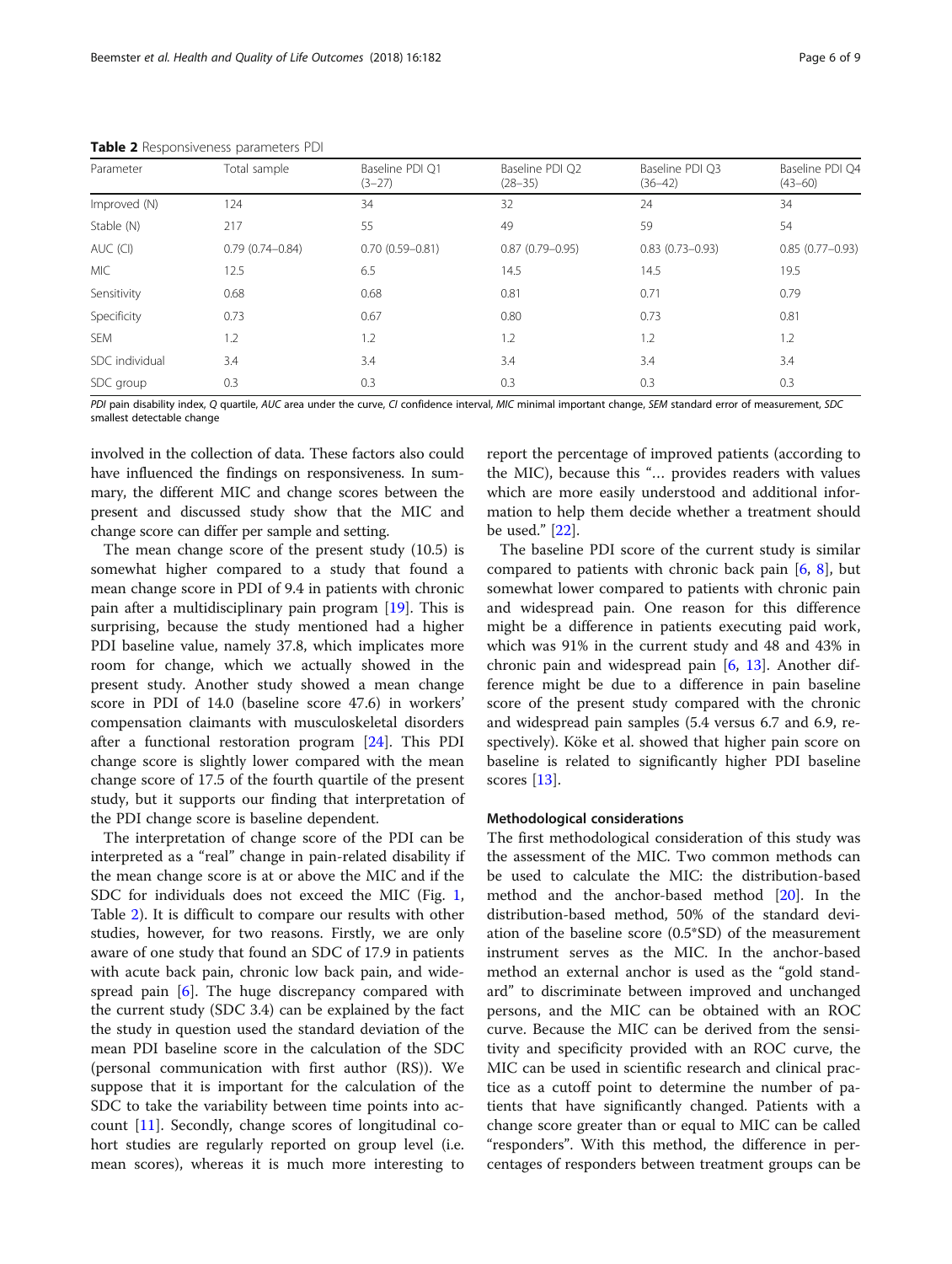<span id="page-6-0"></span>

determined [[11](#page-8-0)]. Because of the aforementioned advantage, and because this method is recommended [\[20](#page-8-0), [25](#page-8-0)–[28](#page-8-0)], we used the anchor-based method in the present study. The second methodological consideration was how we dichotomized the anchor item into changed and unchanged groups, which we used for the calculation of the MICs. In the present study, the changed group consisted of patients who were "much improved" and "completely improved" and the unchanged group consisted of patients who were "little worsened", "unchanged", and "little improved". Other papers, however, state that only a "little improved" group can serve as the (minimal important) change group [\[28](#page-8-0), [29\]](#page-8-0), or "little improved", "much improved" and "completely improved" as the changed group [\[20\]](#page-8-0). We, however, agree with Ostelo et al. who stated that "…"little improvement" is in the range of natural fluctuation, and that an "important" improvement should be greater than these (unimportant) fluctuations" [\[30](#page-8-0)]. However, it is important to notice that the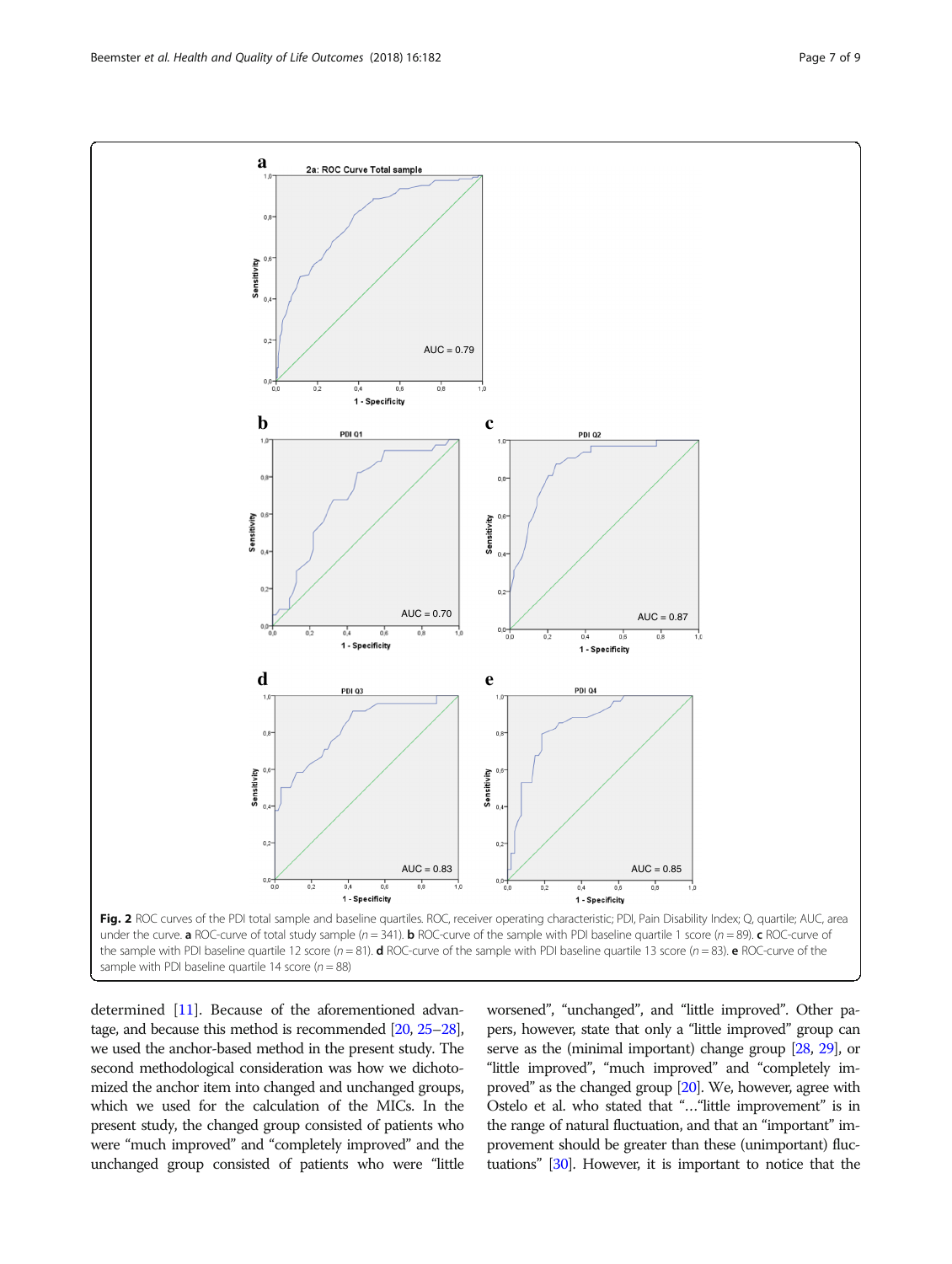|                           | Total sample<br>$N = 341$ | Baseline PDI 01<br>$(3-27) N = 89$ | Baseline PDI O2<br>$(28-35) N = 81$ | Baseline PDI O3<br>$(36-42) N = 83$ | Baseline PDI 04<br>$(43-60) N = 88$ |
|---------------------------|---------------------------|------------------------------------|-------------------------------------|-------------------------------------|-------------------------------------|
| Change $\geq$ 1 point (%) | 76.5                      | 65.2                               | 79.0                                | 74.7                                | 87.5                                |
| <b>MIC</b>                | $-12.5$                   | $-6.5$                             | $-14.5$                             | $-14.5$                             | $-19.5$                             |
| $\geq$ MIC (%)            | 41.9                      | 46.1                               | 44.4                                | 39.8                                | 42.0                                |
| SDC individual            | 3.4                       | 3.4                                | 3.4                                 | 3.4                                 | 3.4                                 |
| $\geq$ SDC individual (%) | 69.8                      | 55.1                               | 74.1                                | 68.7                                | 81.8                                |
| MIC > SDC                 | Yes                       | Yes                                | Yes                                 | Yes                                 | Yes                                 |

<span id="page-7-0"></span>Table 3 Change scores in relation to MIC and SDC

PDI pain disability index, Q quartile, MIC minimal important change, SDC smallest detectable change

type of anchor-dichotomization directly influences the AUC and MIC. Therefore, the results of the present study must be interpreted with caution because the used cutoff has a high influence on the findings [\[20](#page-8-0), [30](#page-8-0)]. The third and final methodological consideration was the number of baseline (sub)groups. We decided a priori to apply four subgroups (i.e. quartiles), because we had enough power. The number of four subgroups used in the present study was arbitrary, however. Nevertheless, there are no guidelines for conducting a particular number of (sub)groups based on baseline score, and there are as yet no subgroup scores known for the PDI based on pain-related disability (for example "low", "intermediate" and "high" pain-related disability subgroups). Since the second and third baseline quartile of the present study showed similar MICs and mean change scores, future studies might propose to assess the responsiveness of three PDI baseline subgroups based on interquartile range (25th, 50th, and 75th percentile).

#### Clinical message

Practitioners can use the following cutoff scores to decide if a PDI change score is clinically relevant at discharge of VR: patients with a baseline score of ≤27 should decrease minimal 7 points, patients with a baseline score between

#### Table 4 Reference values baseline PDI scores

| Diagnosis                     | N    | PDI score<br>Mean (SD) | Source          |
|-------------------------------|------|------------------------|-----------------|
| Chronic musculoskeletal pain  | 351  | 34.7 (11.7)            | Present study   |
| General population            | 2510 | 6.8(11.4)              | Mewes 2009 [31] |
| Acute back pain               | 178  | 38.0 (15.9)            | Soer 2013 [6]   |
| Chronic back pain             | 242  | 34.6 (13.8)            | Soer 2012 [8]   |
| Chronic low back pain         | 425  | 36.5(13.8)             | Soer 2013 [6]   |
| Chronic pain                  | 4867 | 38.9 (13.3)            | Köke 2017 [13]  |
| Widespread pain               | 365  | 41.4 (10.9)            | Soer 2013 [6]   |
| Pain average past week (0-10) |      |                        |                 |
| Patients with pain score 1-4  | 589  | 27.6 (13)              | Köke 2017 [13]  |
| Patients with pain score 5-6  | 1291 | 34.7 (11.5)            | Köke 2017 [13]  |
| Patients with pain score 7-10 | 2759 | 43.2 (12.2)            | Köke 2017 [13]  |

PDI pain disability index, SD standard deviation

28 and 42 should decrease minimal 15 points, and patients with a baseline score ≥ 43 should decrease minimal 20 points.

### Conclusion

The PDI is a responsive questionnaire which can detect real change in decrease of pain-related disability in patients with CMP at discharge of vocational rehabilitation. Future research should focus on assessing the SDC and the MIC of the PDI in various patient samples and settings. Also, when using longitudinal cohorts, researchers are encouraged to report the portion of the sample with a change score at or above the MIC since this will enhance comparability and clinical relevance.

#### Abbreviations

AUC: Area under the curve; CMP: Chronic musculoskeletal pain; COSMIN: COnsensus-based Standards for the selection of health Measurement INstruments; GPE: Global perceived effect; ICC: Intraclass correlation coefficient; MIC: Minimal Important Change; PDI: Pain Disability Index; QQ plot: Quantile-quantile plot; ROC: Receiver operating characteristics curve; SD: Standard deviation; SDC: Smallest Detectable Change; SEM: Standard Error of Measurement; SPSS: Statistical Package for the Social Sciences; SStotal: Sum of squares total; VR: Vocational rehabilitation

#### Acknowledgements

We thank the following vocational rehabilitation centers for their help in data collection: Libra (Eindhoven, Tilburg), Roessingh (Enschede), Adelante (Hoensbroek), Merem (Almere, Huizen), Zintens Groot Klimmendaal (Arnhem), UMCG Center for Rehabilitation (Groningen), and Heliomare (Wijk aan Zee).

#### Availability of data and materials

Please contact author for data requests.

#### Authors' contributions

TB initiated the study, conducted the statistical analyses and wrote the paper. All authors contributed to drafting the manuscript and have read and approved the final manuscript.

#### Ethics approval and consent to participate

Patients gave consent to participate in this study. Because this study contains routinely collected and anonymous data of care as usual programs, the Medical Ethical Committee of the Academic Medical Center, Amsterdam, the Netherlands, authorized this study and decided that a full application was not required (reference number: A1 17.405).

#### Consent for publication

Not applicable.

#### Competing interests

The authors declare that they have no competing interests.